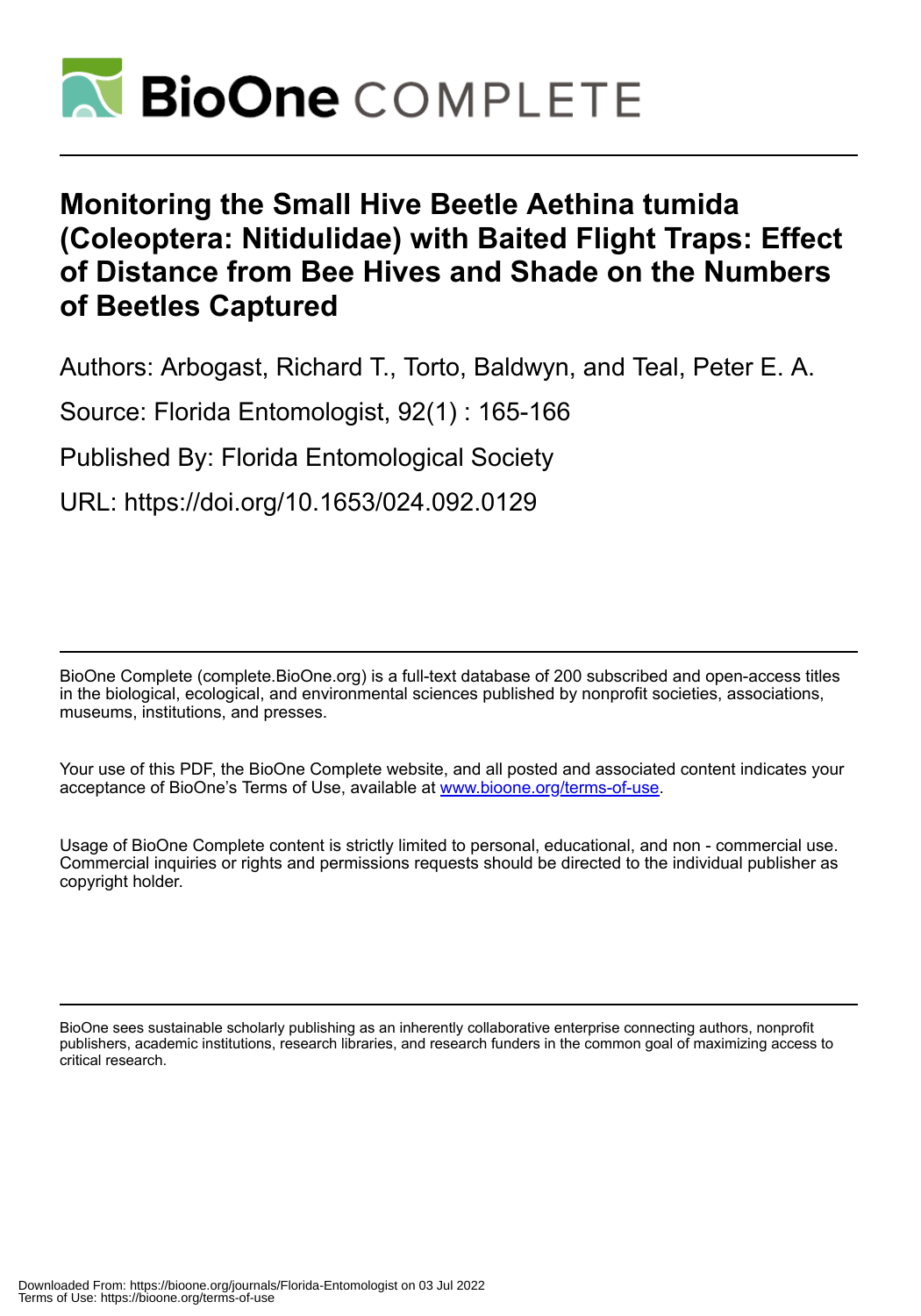## MONITORING THE SMALL HIVE BEETLE *AETHINA TUMIDA* (COLEOPTERA: NITIDULIDAE) WITH BAITED FLIGHT TRAPS: EFFECT OF DISTANCE FROM BEE HIVES AND SHADE ON THE NUMBERS OF BEETLES CAPTURED

RICHARD T. ARBOGAST<sup>1</sup>, BALDWYN TORTO<sup>2</sup> AND PETER E. A. TEAL<sup>1</sup> 1 USDA/ARS-CMAVE, 1600/1700 SW 23rd Dr., Gainesville, FL 32608

2 International Centre of Insect Physiology and Ecology, PO Box 30772-001000, Nairobi, Kenya

The small hive beetle, *Aethina tumida* Murray, is an invasive African native that has become established in North America and Australia, where it is now an important pest of European honey bees, *Apis mellifera* L. Its presence in North America was first detected in Florida in 1998 (Division of Plant Industry Entomology Sample 1998: 1555), but subsequent identification of earlier specimens from South Carolina indicates that it became established at least as early as 1996 (Hood 2000). By 2003, the beetle had spread to 29 states, ranging from Florida to Maine and west to Louisiana and North Dakota (Neumann & Elzen 2004).

Field evaluations of a baited flight trap (designed by B. Torto) for detecting and monitoring the beetle showed an unexpected lack of negative correlation between trap catch and distance from bee hives but suggested a strong positive influence of shade (Arbogast et al. 2007). It was hypothesized that the expected correlation was abolished by shade, because the traps were distributed almost equally between sunny locations and locations shaded by small clumps of trees, and the trees were distributed over a wide range of distances from the hives.

The present paper reports the results from a subsequent study (Aug 2006 through Oct 2007) that more closely examined the relationships among trap catch, distance, and shade. The study site located just south of Hatchet Creek and east of County Road 225 in Alachua County, Florida (N 29°44.07', W 82°16.51') consisted of 2 fields bordered by hardwoods and pine, and joined by a short, narrow corridor. The vegetation of the fields consisted of tall grass, blackberry bushes, various wild flowers, and scattered clumps of trees, mostly small pines. There were 15 to 20 bee hives in one of the fields, near the corridor joining the fields.

We laid out an array of 12 traps in the fields and the surrounding woods so that the hives were essentially encircled by traps. The bearing and distance of each trap from the hives was determined by compass and laser rangefinder (Laser 1200, Nikon Inc., Melville, NY). When a direct line of sight between the hives and a trap was obstructed by vegetation, we took a series of readings and calculated the resultant vector. Five

traps were placed just inside the woods (10 to 148 m from the hives), where the hardwood canopy provided shade throughout the day. The remaining traps were placed in the fields (66 to 157 m from the hives), either near the edge of the woods or in clusters of trees, where they received partial shade.

Each trap (Arbogast et al. 2007) was baited with 100 g of yeast-inoculated pollen dough tied in a cotton stockinette. The pollen dough was obtained commercially from Global Patties (Airdrie, Alberta, Canada) and inoculated with the yeast *Kodamaea ohmeri* isolated from the beetle (Torto et al. 2007). An insecticidal strip (Vaportape® II, Hercon Environmental, Emigsville, PA) was placed in the bottom of each trap to kill trapped beetles. The traps were suspended about 1 m above the ground on supports made with 2 sections of steel pipe connected at right angles. From Aug through Oct 2006 and from Apr through Oct 2007, the traps were checked weekly and the captured beetles counted. During the cooler months, Nov through Mar, the traps were checked and the beetles counted at monthly intervals. Bait and insecticidal strips were changed every 2 weeks or monthly.

Altogether, 506 small hive beetles were captured during the 63-weeks trapping period, 84% of which were captured in the woods (Fig. 1A). The mean number of beetles per trap in the woods (85.4) was significantly higher than in the field  $(11.3)$   $(\chi^2$  one-sample test,  $P < 0.01$ ) (Siegel 1956).

For each trap, the number of observations with at least 1 small hive beetle was divided by the total number of observations (41) and multiplied by 100 to determine percentage frequency of capture. The relationship between this frequency and distance from the hives (Fig. 1B) was analyzed by linear regression (Systat Software 2006). Slopes and elevations of the regression lines were compared by methods outlined by Zar (1999). When all 12 traps were included together, regression analysis showed no significant relationship between frequency of capture and distance  $(F_{(1, 10)} = 2.174, P =$ 0.171). However, when the traps in shade and those in partial shade were analyzed separately, frequency of capture declined with distance in both instances (Fig. 1B), and the rates of decline were